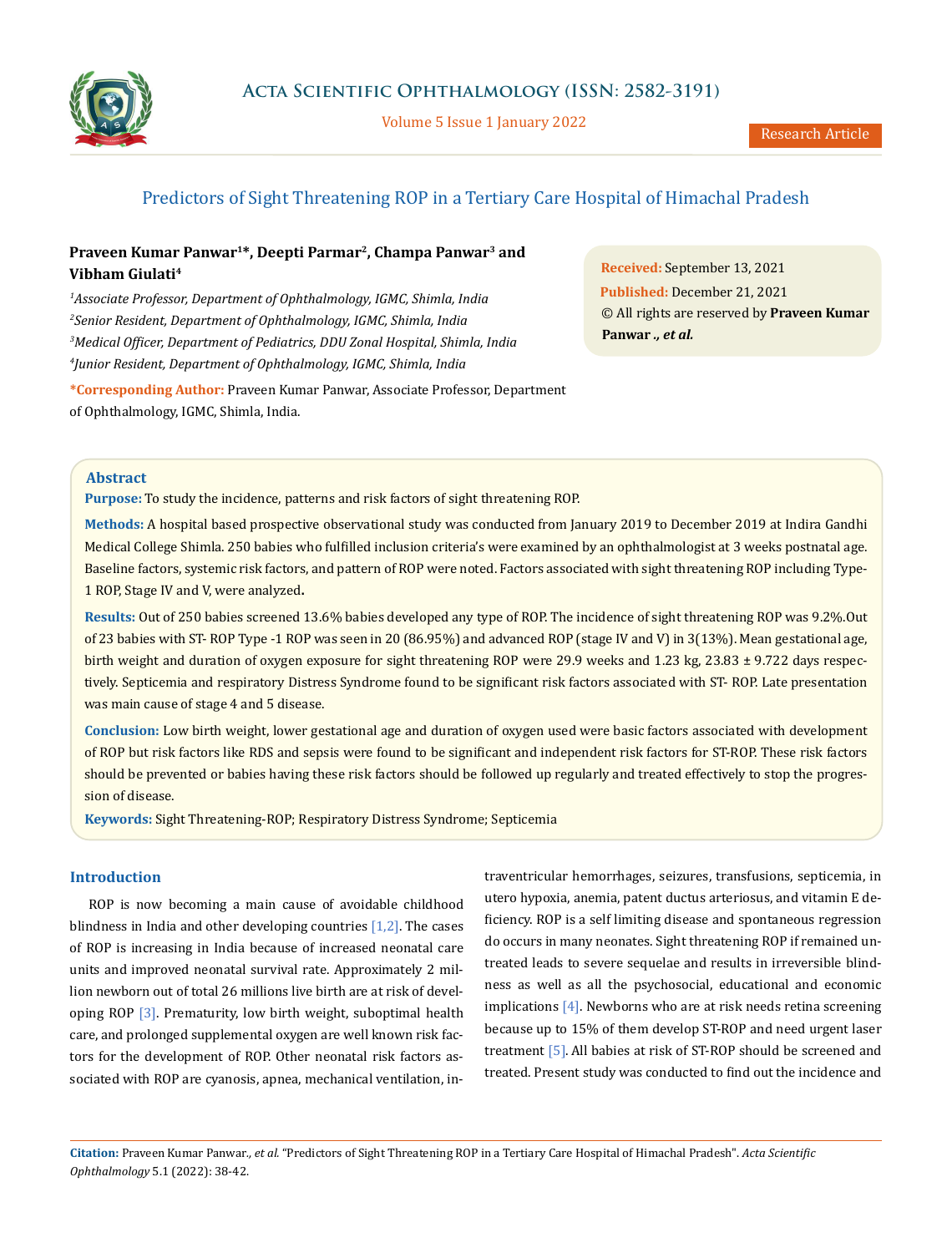various risk factors particularly associated with ST-ROP so that we can suspect and detect ST-ROP early, followed by urgent laser treatment to preserve the sight of babies.

#### **Materials and Methods**

A hospital based prospective observational study was conducted from January 2019 to December 2019 at Indira Gandhi Medical College Shimla. All babies with birth weight  $\leq$  2000 gms or gestational age less than or equal to 34 weeks of gestational age were screened at 3 weeks and bigger babies with an unstable course or who presented late, those whom screening was recommended by pediatrician were also enrolled in the study. Informed consent of parents was taken after explaining in detail about methods and procedures involved in the study in their own language. Ethical clearance was obtained. Baseline parameters, systemic risk factors, and pattern of ROP were noted.

Findings of ROP screening were noted as NO ROP, Non ST-ROP defined as not requiring treatment and ST-ROP cases defined as cases requiring treatment in the form laser or surgery. Subsequently NO ROP cases were compared with ST-ROP for risk factors analysis. ST –ROP constituted all babies of Type-1 ROP and all cases with Stage IV and V disease at the time of first screening.<sup>6</sup> ST-ROP were categorized further as classic ROP, APROP and advanced stage ROP. If ROP was not found at first examination, the infants were re-examined after every two weeks until vascularisation was complete. If ROP was found, the examinations were done weekly for stage1-2 disease and twice weekly for stage 3 disease. These neonates were followed up till vascularization was complete or diseases progressed treatable stage.

#### **Statistical analysis**

The data was analysed using statistical software SPSS version 20.0. Quantitative variables and qualitative variables were analyzed using student t test using chi square test respectively . The association between potential related risk factors with ST- ROP and NO ROP were studied through Univariate as well as multivariate analysis. In all the above test the "p" value of less than 0.05 was accepted as statistically significant and all the test used for analysis were two tailed.

### **Results**

Total 250 neonates were screened in which 132 babies were male and 118 were females. Mean birth weight was  $1.82 \pm 0.65$ kilograms and mean gestational age was  $33.84 \pm 3.35$  weeks. The mean age at the time of first screening was  $5.148 \pm 4.23$  (range 3–20 weeks). In all screened babies, ROP was seen in 34 (13.6%) babies. Timely screening, within 4 weeks of birth, was done in 247 (98%) babies.

Figure 1 and table 1 shows distribution and pattern of ROP among screened babies. In present study out of 250 babies screened NON ST- ROP was present in 11 (4.4%) and ST- ROP in 23 (9.2%) babies. Incidence of ST-ROP was 9.2% in the present study (Figure 1). Of these 11 NON ST-ROP cases 2 had stage 1 and 9 cases had stage 2 diseases in various Zone. Out of 23 ST- ROP, 20 cases had of Type -1 ROP (86.95%) while 3 (13%) cases had advanced stage ROP. In all 20 type-1 ROP cases, classical ROP was seen in only 4 whereas 16 had APROP disease. In these 4 classical ROP cases, 3 cases had stage 2 with plus disease in Zone 2 and 1 case had stage 3 with plus disease in Zone 2. Out of 34 ROP cases Sixteen (47%) were diagnosed as APROP with features of large avascular area, flat new vessels, intraretinal shunting, and plus disease located in zone I or posterior zone II. Three cases were diagnosed as advanced stage of ROP at the time of first screening, and all presented late between 10 and 20 weeks of age. Out of which 2 cases had stage 4 b disease and one case had cicatricial ROP.



**Figure 1:** Flowchart showing distribution of ROP.

| <b>ROP</b> stages                |                                |                                |        |                |                                                      |             |    |  |
|----------------------------------|--------------------------------|--------------------------------|--------|----------------|------------------------------------------------------|-------------|----|--|
|                                  | <b>NON-ST</b><br><b>ROP-11</b> |                                |        | <b>Total</b>   |                                                      |             |    |  |
| <b>ROP</b>                       | Zone<br>2,3                    | Stage 1 Stage 2<br>Zone<br>2,3 | Zone 2 | 4 <sub>b</sub> | <b>Stage 3 Stage Cicatricial APROP</b><br><b>ROP</b> | Zone 2      |    |  |
|                                  | $\overline{\mathcal{L}}$       | 9                              | 4      | 2              |                                                      | 16          | 34 |  |
| Number 5.88% 26.47% 11.76% 5.88% |                                |                                |        |                | 2.94%                                                | 47.05% 100% |    |  |

**Table 1:** Pattern of ROP.

**Citation:** Praveen Kumar Panwar*., et al.* "Predictors of Sight Threatening ROP in a Tertiary Care Hospital of Himachal Pradesh". *Acta Scientific Ophthalmology* 5.1 (2022): 38-42.

39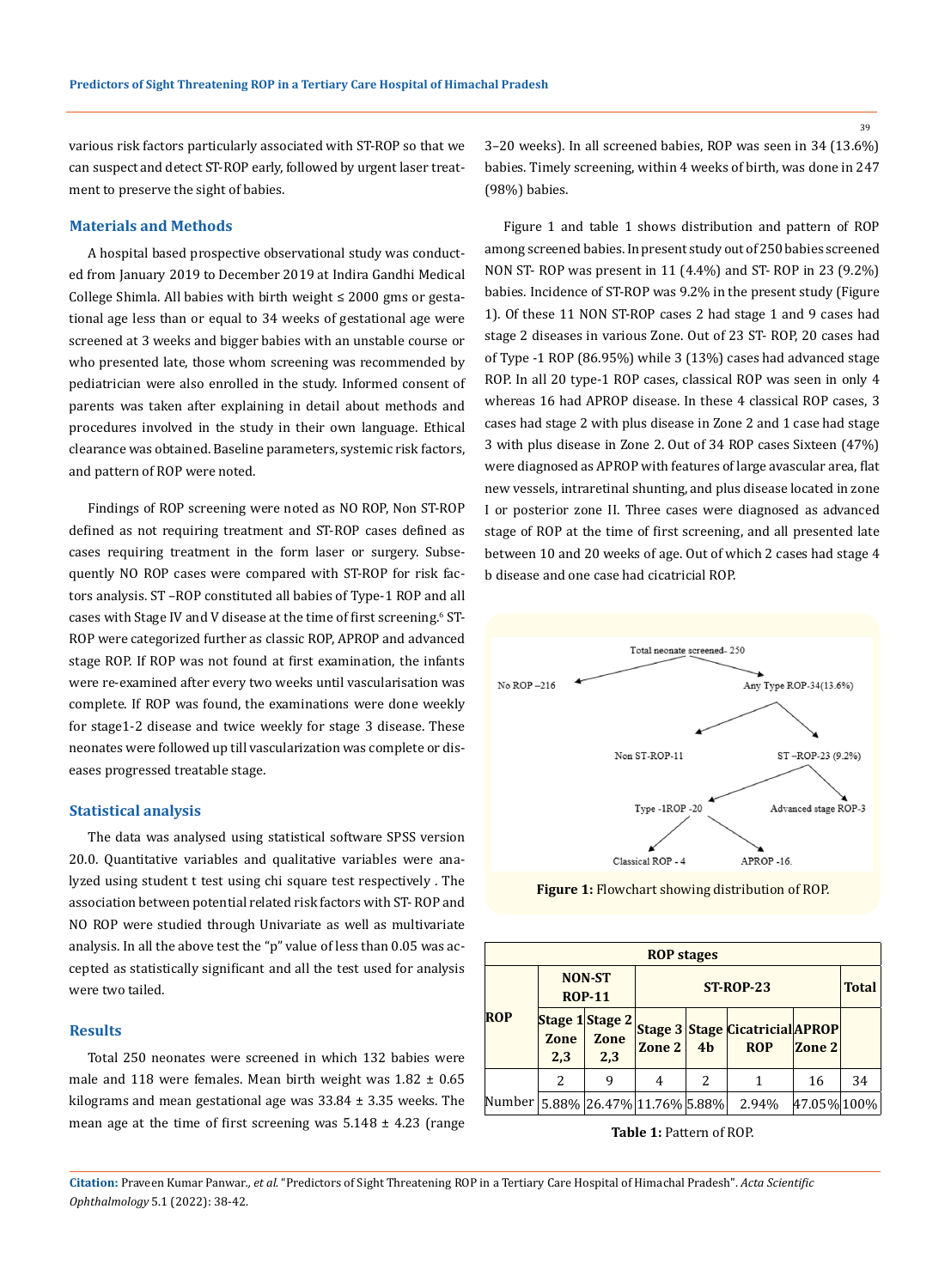Table 2 Shows baseline characteristics of babies with NO ROP and ST-ROP. Mean birth weight was  $1.91 \pm 0.65$  kilograms and  $1.23$ ± 0.33 kilograms respectively for NO ROP and ST ROP. This difference was statistically significant with P < 0.0001. The incidence of ST-ROP was inversely related to BW with babies weighing <1kg having the highest incidence of ST-ROP (72%). Mean GA was 34.45 ± 3.124 and 29.92 ± 1.6 weeks respectively for NO ROP and ST ROP. This difference was also statistically significant  $(P < 0.0001)$ . Babies with a GA of <28 weeks had the highest incidence of ST-ROP (50%). Mean duration of oxygen exposure was 8.29  $\pm$  11.26 and 23.83 ± 9.7 days respectively for NO ROP and ST ROP. This difference was statistically significant (P < 0.0001).

| <b>Base line Features</b>           | <b>NO ROP</b>     | <b>ST-ROP</b>                       | P value |  |
|-------------------------------------|-------------------|-------------------------------------|---------|--|
| Cases(n) (239)                      | 216               | 23                                  |         |  |
| Mean birth weight (Kg<br>mean ± SD) | $1.91 \pm 0.65$   | $1.236 \pm 0.335$                   | .0001   |  |
| Mean GA(weeks,<br>mean ± SD)        |                   | $34.45 \pm 3.124$ 29.92 $\pm 1.659$ | .0001   |  |
| Time of<br>presentation(weeks)      | $5.199 \pm 4.38$  | $5.31 \pm 3.77$                     |         |  |
| Duration of $02$<br>Exposure (Days) | $8.29 \pm 11.267$ | $23.83 \pm 9.722$                   | .0001   |  |
| Birth weight                        |                   |                                     | .000    |  |
| $<$ 1 $kg(11)$                      | 3(27.27%)         | 8(72.72%)                           |         |  |
| >1kg-1.5kg (93)                     | 81(87.09%)        | 12(12.90%)                          |         |  |
| >1.5kg-2kg (60)                     | 58 (96.66%)       | 2(3.33%)                            |         |  |
| >2kg (75)                           | 74(98.66%)        | $1(1.33\%)$                         |         |  |
| Gestational Age                     |                   |                                     | .000    |  |
| ≤28 (4)                             | 2(50%)            | 2(50%)                              |         |  |
| 28-30 (28)                          | 18(64.28%)        | 10(35.71%)                          |         |  |
| 30-32 (46)                          | 36(78.26%)        | 10(21.73%)                          |         |  |
| 32-34 (45)                          | 45 (100%)         | 0                                   |         |  |
| >34(116)                            | 115 (99.13%)      | 1(.86%)                             |         |  |

**Table 2:** Shows basics features of babies with NO ROP and ST-ROP.

Table 3 shows univariate analysis of the other risk factors for ST-ROP. There was a significant association between development of ST-ROP and risk factors like sepsis, surfactant used, RDS, apnea, anemia, thrombocytopenia, phototherapy, blood transfusion, multiple birth, antenatal steroid intake, premature rupture of membranes, congenital cardiac defects (p <.05) whereas antepartum hemorrhage ,gestational diabetes mellitus did not show any significant association with the development of ST-ROP. On multiple logistic regression analysis, only RDS and sepsis showed a statistically significant and independent risk factor for ST-ROP.

| <b>Risk factors (239)</b> | <b>NO ROP-216</b> | <b>ST-ROP-23</b> | P value |
|---------------------------|-------------------|------------------|---------|
| Surfactant (13)           | $1(7.69\%)$       | 12(92.30%)       | .000    |
| RDS (57)                  | 35(61.40%)        | 22(38.59%)       | .000    |
| Apnea (42)                | 30(71.42%)        | 12(28.57%)       | .000    |
| Sepsis (56)               | 35(62.5%)         | 21(37.5%)        | .000    |
| Anemia (44)               | 36(81.81%)        | 8(18.18%)        | .03     |
| Thrombocytopenia (5)      | $1(20\%)$         | $4(80\%)$        | .000    |
| Blood transfusion (44)    | 36(81.81%)        | 8(18.18%)        | .03     |
| Phototherapy (31)         | 19(61.29%)        | 12(38.70%)       | .0001   |
| CCD (3)                   | 1(33.33%)         | 2(66.66%)        | .0251   |
| Multiple birth (25)       | 17(68%)           | 8(32%)           | .0003   |
| APH (2)                   | $1(50\%)$         | 1(50%)           | .1836   |
| GDM (2)                   | 1(50%)            | 1(50%)           | .1836   |
| ASI (8)                   | $1(12.5\%)$       | 7(87.5%)         | .0001   |
| <b>PROM (5)</b>           | 1(20%)            | $4(80\%)$        | .0003   |

**Table 3:** Univariate analysis of other risk factors for development ST- ROP (N = 239).

|                      | B       | S.E         | <b>WALD</b> df |   | Sig. | Exp(B)         | 95%C.I for<br>Exp(B) |                |
|----------------------|---------|-------------|----------------|---|------|----------------|----------------------|----------------|
|                      |         |             |                |   |      |                | Lower                | <b>Upper</b>   |
| B.WT<br>gms          | $-.002$ | .002        | 2.450          | 1 | .118 | .998           | .995                 | 1.001          |
| GA wks               | $-371$  | .236        | 2.474          | 1 | .116 | .690           | .434                 | 1.096          |
| Oxygen<br>duration   | .033    | .029        | 1.268          | 1 | .260 | 1.034          | .976                 | 1.095          |
| RDS                  |         | 4.374 1.523 | 8.250          | 1 | .004 | 79.374         |                      | 4.012 1570.348 |
| Sepsis               | 2.177   | .920        | 5.595          | 1 | .018 | 8.822          | 1.452                | 53.589         |
| Constant 9.758 6.911 |         |             | 1.993          | 1 |      | .158 17293.831 |                      |                |

**Table 4:** Multivariate Logistic Regression (N = 239).

Treatment was indicated in all 23 babies with ST- ROP. ILO was done in all 20 cases at our hospital and 3 cases with advanced stage were referred to higher centre. After laser treatment, babies were followed up till regression of ROP. All babies with stage 1and stage 2 diseases regressed without treatment.

40

**Citation:** Praveen Kumar Panwar*., et al.* "Predictors of Sight Threatening ROP in a Tertiary Care Hospital of Himachal Pradesh". *Acta Scientific Ophthalmology* 5.1 (2022): 38-42.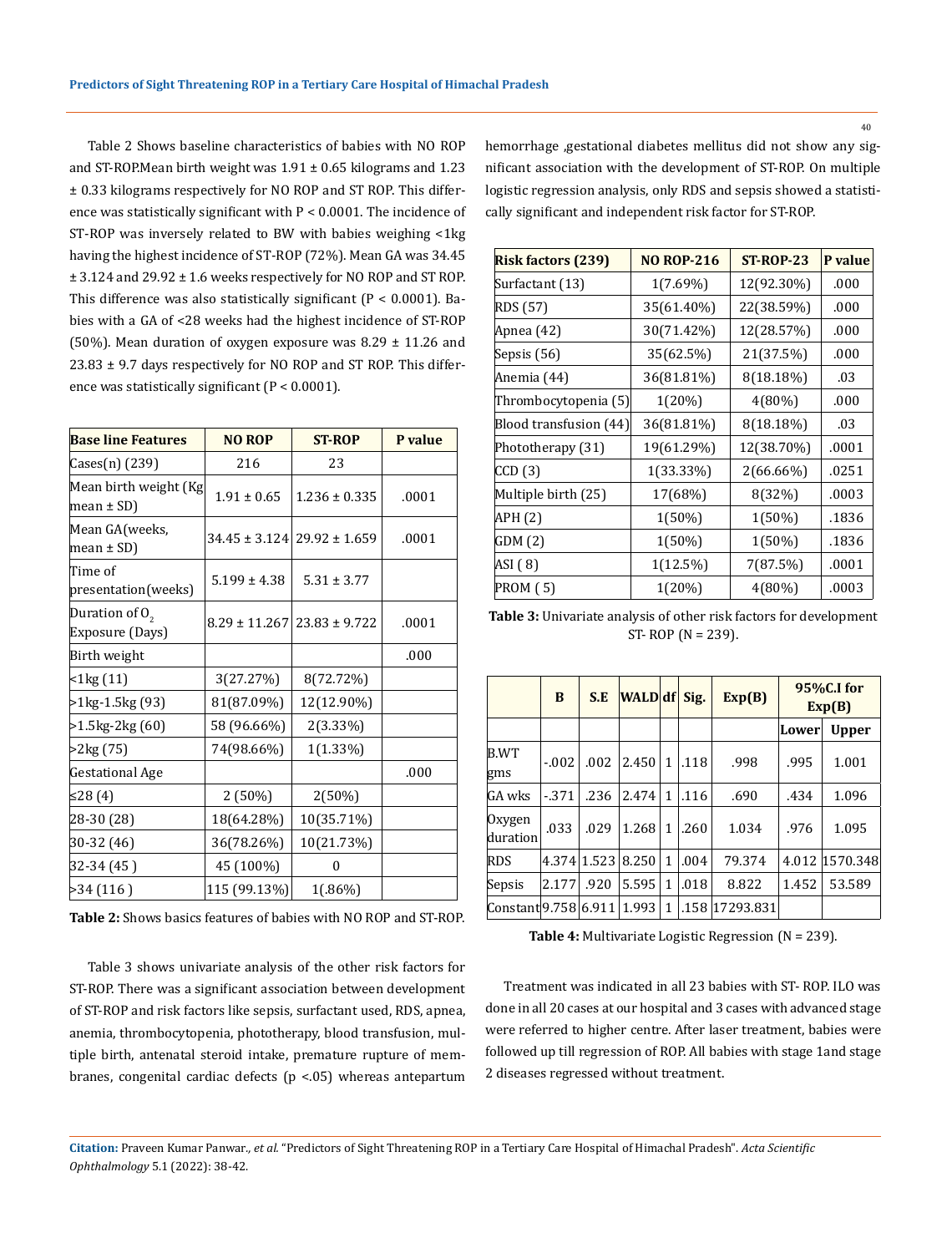#### **Discussion and Conclusion**

Despite all available treatments, ROP is still a major challenge as incidence of ROP is increasing with increased survival of premature infants. The overall incidence of ROP in the present study was 13.6% whereas incidence reported from previous studies in India range of 11.2%-47.3% [7-12]. This wide range of incidence showed that standard of neonatal care varies significantly in different parts of our country. However the incidence of ST- ROP in the present study was 9.2%.It was similar to studies reported by Hungi B., *et al*. [13] and Dwivedi., *et al*. [14]. Hungi B., *et al*. [13] and Dwivedi., *et al*. [14] have reported a incidence of 10.2% and 14.2% of severe ROP respectively. Incidence of ST-ROP in present study is higher than reported by kumar., *et al*. [7] and Vinkear., *et al*. [15]. They have reported 4.7% and 3.5% incidence of severe ROP respectively [7,15]. A bit higher incidence of ST-ROP (9.2%) in the present study from previous reported studies maybe due to high oxygen dose given to babies because of non availability of oxygen blenders in SNCU's.

In present study only 11% cases were of classical ROP whereas 47% cases were of APROP out of total ROP cases. The percentage of APROP cases is significantly higher than other studies. Kumar., *et al*. [7] have reported Zone I disease to be very uncommon with only one baby in their study. Hungi B., *et al*. [13] have reported 13.2% of ROP cases were APROP in a rural neonatal intensive care unit. The known risk factors for APROP includes prematurity, disruption of vasculogenesis, a low platelet count and supplemental unblended oxygen [16-19]. Duration of oxygen exposure was found to statistically significant risk factor for ST-ROP in present study. It is possible that early and excessive exposure to unmonitored oxygen therapy may lead to APROP-like pattern in these infants.

Mean birth weight and gestational age of ST-ROP cases in this study were 1.236 **±** 0.335 kg and 29.92 **±** 1.659 weeks respectively which were similar to reported by Kumar., *et al*. [7](1113 ± 436 g and  $29 \pm 2.7$  weeks, respectively). Low gestational age and lower birth weight were found to be significantly associated with ST-ROP in the present study and only 1 baby with ST-ROP have birth weight more than 2kg and GA more than 34 weeks. Study by Kumar., *et al*. [7] reported very few babies developing ST-ROP with gestational age more than 32 weeks and none with birth weight greater than 2 kg.

On univariate analysis risk factors like birth weight, gestational age, duration of oxygen exposure, sepsis, surfactant used, RDS, apnea, anemia, thrombocytopenia, phototherapy, blood transfusion, multiple birth, antenatal steroid intake, congenital cardiac defects, and premature rupture of membranes showed significant association for development of ST-ROP when compared to NO ROP but on multiple logistic regression analysis, only RDS and sepsis remained a statistically significant and independent risk factor for ST-ROP. It can be concluded from the present study that babies having RDS and sepsis were more prone to develop ST- ROP.

The lung diseases were an important risk factor for the development of both ROP. Neonates having lung diseases requires larger amount of supplemental oxygen, which is known cause of pathogenesis of ROP.20 Study by Kumar., *et al*. [7] also found respiratory distress syndrome as significant factor associated with ST- ROP. The presence of sepsis has been associated with severity of ROP. The pathogenic microorganisms and their toxins cause damage in vascular endothelial cells, making WBC and platelets adhere to the blood vessel walls and form micro thrombi in the small blood vessels of the retina; these micro thrombi lead to blood vessel obstruction. Finally , an area of retinal non-perfusion forms, or a previously formed area expands [21]. Study by Dwivedi., et al. [14] found BW, GA, and age of presentation as significant risk factors for development of ST-ROP which was different from our study because they used Mild ROP as controls while this study used NO ROP as controls.

Treatment for ROP was carried out in 23 (9.2%) babies out of total babies screened. This is lower than 26%-75% reported in previous studies [8-10,13]. This reveals the lower incidence of severe ROP (9.2%) in this cohort. This can be attributed to better facilities and improved neonatal care, as our study was conducted in hospitals located within the city compared to studies from NICUs in rural areas.

The limitation of this study was inclusion of NICU from urban area only. Further studies are needed to include NICU's from rural area to find out other risk factors associated with disease.

### **Bibliography**

- 1. Blencowe H., *et al*[. "Preterm associated visual impairment and](https://pubmed.ncbi.nlm.nih.gov/24366462/)  [estimates of retinopathy of prematurity at regional and global](https://pubmed.ncbi.nlm.nih.gov/24366462/)  levels for 2010". *[Pediatric Research](https://pubmed.ncbi.nlm.nih.gov/24366462/)* 74 (2013): 35.
- 2. Blencowe H., *et al*[. "Update on blindness due to retinopathy](https://pubmed.ncbi.nlm.nih.gov/27915313/)  [of prematurity globally and in India".](https://pubmed.ncbi.nlm.nih.gov/27915313/) *Indian Pediatrics* 53 [\(2016\): S 89-92.](https://pubmed.ncbi.nlm.nih.gov/27915313/)

41

**Citation:** Praveen Kumar Panwar*., et al.* "Predictors of Sight Threatening ROP in a Tertiary Care Hospital of Himachal Pradesh". *Acta Scientific Ophthalmology* 5.1 (2022): 38-42.